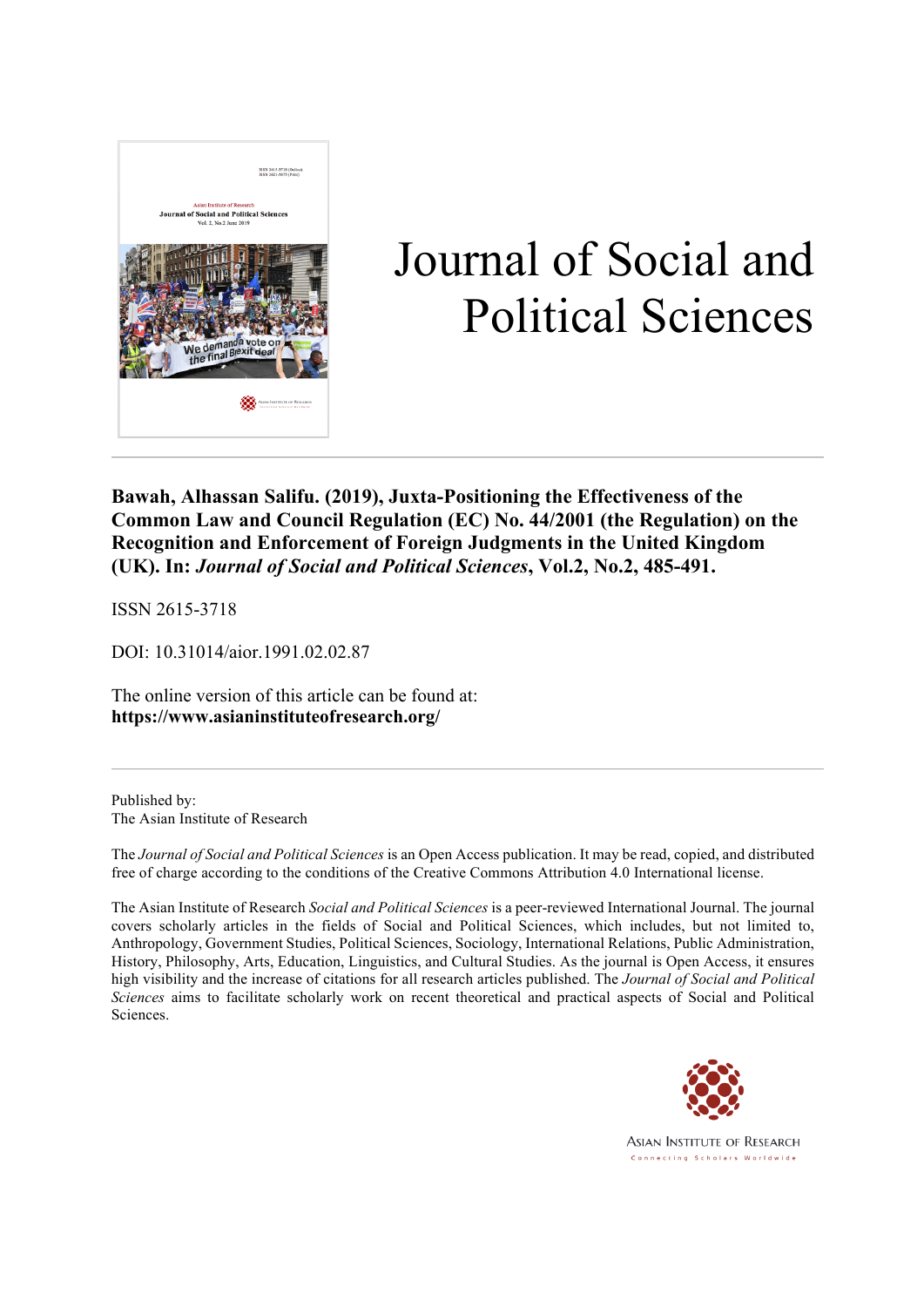

# Juxta-Positioning the Effectiveness of the Common Law and Council Regulation (EC) No. 44/2001 (the Regulation) on the Recognition and Enforcement of Foreign Judgments in the United Kingdom (UK)

Alhassan Salifu Bawah<sup>1</sup>

1University of Education, Winneba

#### **Abstract**

Under the principle of territorial sovereignty, a judgment delivered in one country cannot be enforced in another country, unless there is an international agreement to that effect. The common law, under some specified circumstances, permits the enforcement of foreign judgments within certain parameters. Under the doctrine of obligation, where a foreign court of competent jurisdiction has adjudicated that a sum of money is due from one person to another, the liability to pay that sum becomes a legal obligation that may be enforced in the UK by an action of debt, thus *Russell v Smith.* The doctrine of obligation came under intense criticism due to the fact that it failed to reveal the policy considerations underpinning the rules on recognition and enforcement of foreign judgments in the UK. The *Brussels I Regulation* on jurisdiction and the recognition and enforcement of judgments in civil and commercial matters was introduced as a result of the shortfalls of the common law. In light of the above, this study was undertaken, in order to unearth the effectiveness or otherwise of the enforcement of foreign judgments under the common law, the *Administration of Justice Act 1920,* and the *Brussels I Regulation (the Regulation)* in the UK. The paper argues that enforcement under the *Regulation* is less complicated and accords the claimant much wider options of instituting enforcement proceedings in an enhanced forum (all Contracting State parties) than the common law and the *Administration of Justice Act 1920.*

**Keywords**: Common Law, Enforcement, Foreign Judgments, Jurisdiction, Fraud, Defences, Arbitration, European Convention on Human Rights, Administration of Justice Act 1920, Civil Jurisdiction and Judgments Act 1982, Brussels I Regulation.

#### **1.0. Introduction**

Complex questions in International Law do arise in instances of unsatisfied foreign judgments. In circumstances where a claimant is unsuccessful in obtaining satisfaction for a judgment in the country where the said judgment was secured, the logical question that follows is whether the said judgment can be enforced in another country where the defendant is found. On proof of the judgment, the burden shifts to the defendant to show why he should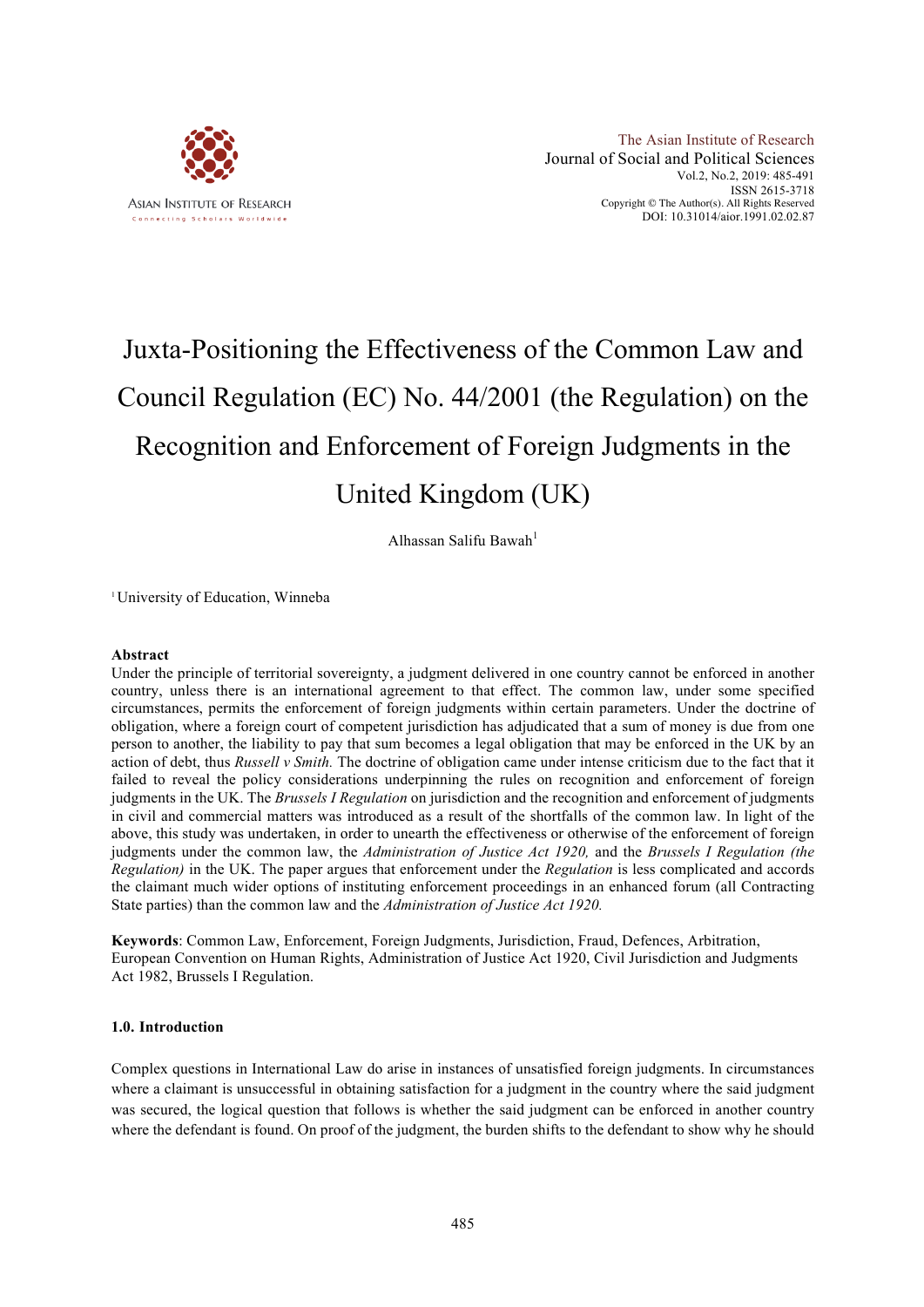not pay the debt. It was held in *Schibsby v Westenholz*, <sup>1</sup> that: "The judgment of a court of competent jurisdiction over the defendant imposes a duty or obligation on him to pay the sum for which judgment is given, which the courts in this country are bound to enforce." In *Grant v Easton,* <sup>2</sup> Lord Esher stated that: "The liability of the defendant arises upon an implied contract to pay the amount of the foreign judgment."

A judgment is worthless if it cannot be enforced. As a result of this long-established doctrine, this paper, in its attempt to undertake a comprehensive examination of the effectiveness of the common law and the *Regulation* on the recognition and enforcement of foreign judgments in civil and commercial matters in the UK, adopted the black-letter approach to doctrinal research in order to demystify the mystery surrounding the enforcement of foreign judgments in civil and commercial matters in the UK under the common law, the *Administration of Justice Act 1920* and the *Regulation.*

This study will contribute to the already existing body of knowledge in this subject area, and submit that enforcement proceedings under the *Regulation,* appears to be a much better option than enforcement under the common law and the *Administration of Justice Act 1920.*

Section 1 consists of the introduction and analysis of the enforcement of foreign judgments in the UK under the common law and proceeds to discuss what constitutes submission to the jurisdiction of a foreign court. The legal effect of an arbitration clause and the various defences open to the defendant are also taken care of in this section. Section 2 is devoted to an examination of the Enforcement of Foreign Judgments under the *Administration of Justice Act 1920 (AJA)*, and the various defences. Section 3 focuses on the enforcement of contracting state parties' judgments in the English courts under the *Regulation* and its accompanying defences, and this is followed by a conclusion.

#### **1.1. Enforcement of Foreign Judgments in the UK under the Common Law**

Judgments obtained in non-Contracting States (countries that are not parties to the *Regulation*), for example, the United States of America (USA) maybe enforced in the UK through the common law, provided that: It is for a debt or definite sum of money, not a judgment for taxes or penalties, and it is final and conclusive, in that, the foreign judgment does not create a valid cause of action in England unless it is *res judicata* by the law of the country where it was given and must have determined all the controversies between the parties (Fawcett, Carruthers & North 2008, p. 536).

At common law, a foreign judgment may be final and conclusive even though it is subject to an appeal and an appeal is actually pending in the foreign court where it was given (*Scott v Pilkington).*<sup>3</sup>

In addition, under the common law, a foreign judgment is not automatically enforceable, in that, fresh proceedings should be brought before the English courts. Buckley LJ in *Emanuel v Symon*, <sup>4</sup>, laid down the test for the enforcement of foreign judgments in the UK. The Judge stated that, in actions in *personam,* there are five cases in which the courts of the UK will enforce a foreign judgment: (a) where the defendant is a subject of the foreign country in which the judgment has been obtained; (b) where he was resident in the foreign country when the action began; (c) where the defendant in the character of plaintiff has selected the forum in which he is afterwards sued; (d) where he has voluntarily appeared and; (e) where he has contracted to submit himself to the forum in which the judgment is obtained.

Does a defendant's appearance in a foreign court to contest its jurisdiction amount to a submission to the jurisdiction of that court? The answer lies in s. 33 (1) of the *Civil Jurisdiction and Judgments Act 1982 (CJJA),* 

 

<sup>&</sup>lt;sup>1</sup> [1870] LR 6 QB 155 at 159

<sup>&</sup>lt;sup>2</sup> [1883] 13 QBD 302 at 303

 $3$  [1862] 2 B. & S. 11

 $4$  [1908] 1 KB 308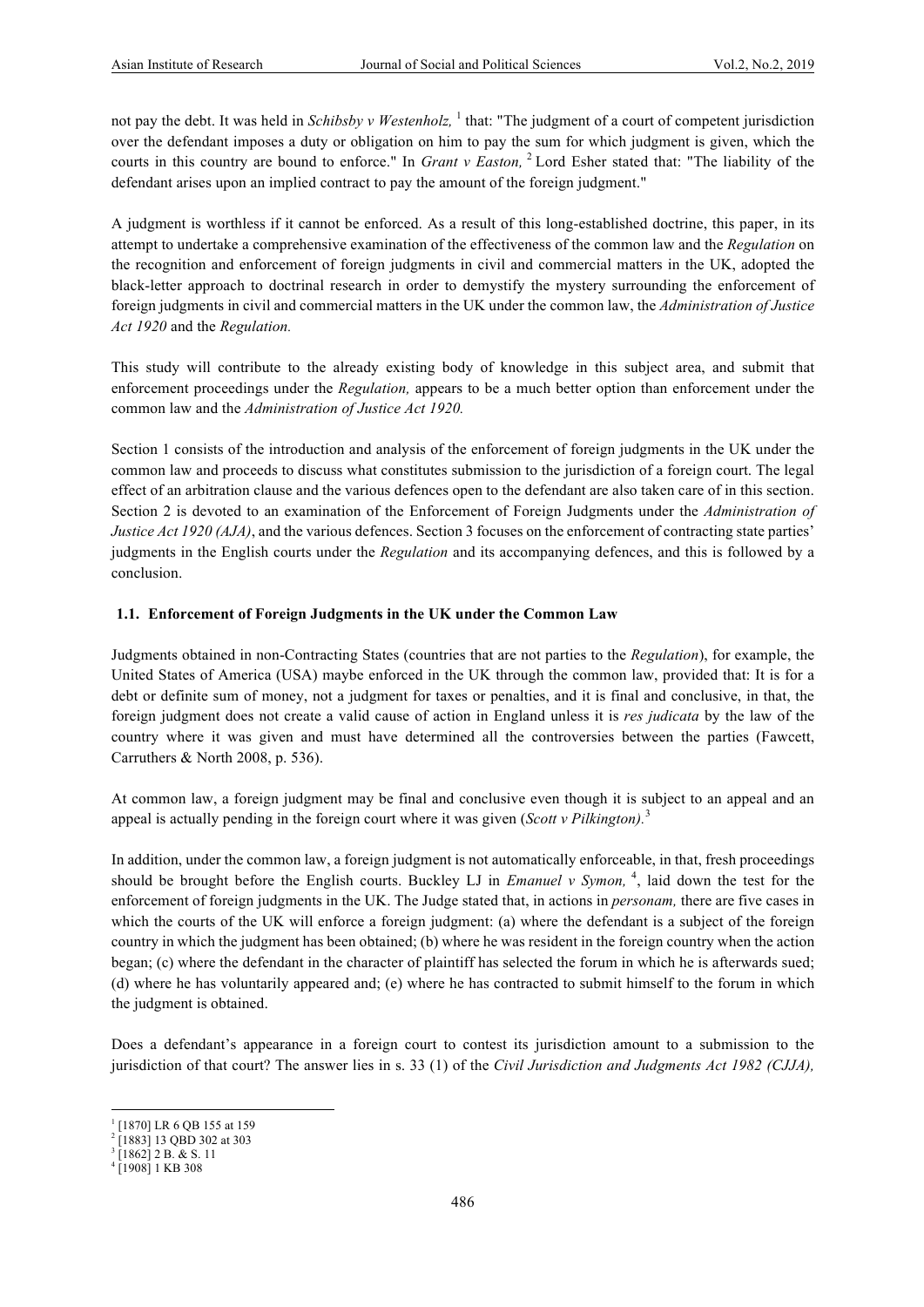where it is provided that: "For the purposes of determining whether a judgment given by a court of an overseas country should be recognised or enforced in England and Wales or Northern Ireland, the person against whom the judgment was given shall not be regarded as having submitted to the jurisdiction of the court by reason only of the fact that he has appeared (conditionally or otherwise) in the proceedings for all or any one or more of the following purposes, namely – to contest the jurisdiction of the court..."

Therefore, a defendant's conditional appearance in a foreign court does not amount to submission to the jurisdiction of that court.

By virtue of *CJJA 1982* s. 32, if a claimant sues in a foreign country on a contract which contains a provision that the courts of some other country shall have exclusive jurisdiction, the ensuing judgment shall normally be refused recognition or enforcement in England.

In *Tracomin SA v Sudan Oil Seeds*, <sup>5</sup>, the parties concluded a contract which contained a clause referring any dispute which might arise to arbitration in England. The claimant sued the defendant for breach of contract in Switzerland. The defendant appeared to contest the jurisdiction of the Swiss court but took no further part in the proceedings. The Swiss court went on to conclude that the arbitration clause was of no effect and handed down a judgment ordering the defendant to pay damages. When the claimant started enforcement proceedings in England, the defendant relied on *CJJA 1982* s. 32.

The Court of Appeal refused to enforce the judgment, notwithstanding the fact that the Swiss court had decided that the arbitration clause was of no effect. The defendant was, therefore, able to rely on the arbitration clause as a defence to the Swiss judgment (Clarkson & Hill 2006, pp. 154-155).

# **1.2. Defences under the Common Law against the Enforcement of Foreign Judgments in England and Wales**

A number of defences are available at common law to defendants to resist the enforcement of foreign judgments in England and Wales. Before proceeding, it is important to state that as a general rule, it is not possible to raise at the recognition or enforcement stages, defences which were raised, or could have been raised in the foreign proceedings.

It is not a defence when it comes to the recognition and enforcement of foreign judgments in England that the judgment was wrong on the merits, thus whether on the facts or the law. It is even immaterial that the foreign court misapplied English law in reaching its decision (*Goddard v Gray).* <sup>6</sup> The first defence to consider is a breach of a jurisdiction agreement.

#### **Breach of Jurisdiction Agreement**

 

#### The *Civil Jurisdictions and Judgment Act 1982 (CJJA)* s. 32 provides that:

(1) Subject to the following provisions of this section, a judgment given by a court of an overseas country in any proceedings shall not be recognised or enforced in the United Kingdom (UK) if:

(a) The bringing of those proceedings in that court was contrary to an agreement under which the dispute in question was to be settled otherwise than by proceedings in the courts of that country; and those proceedings were not brought in that court by, or with the agreement of the person against whom the judgment was given, and that person did not counterclaim in the proceedings or otherwise submit to the jurisdiction of the court..."

<sup>5</sup> [1983] 1 WLR 662

<sup>6</sup> [1870] LR 6 QB 139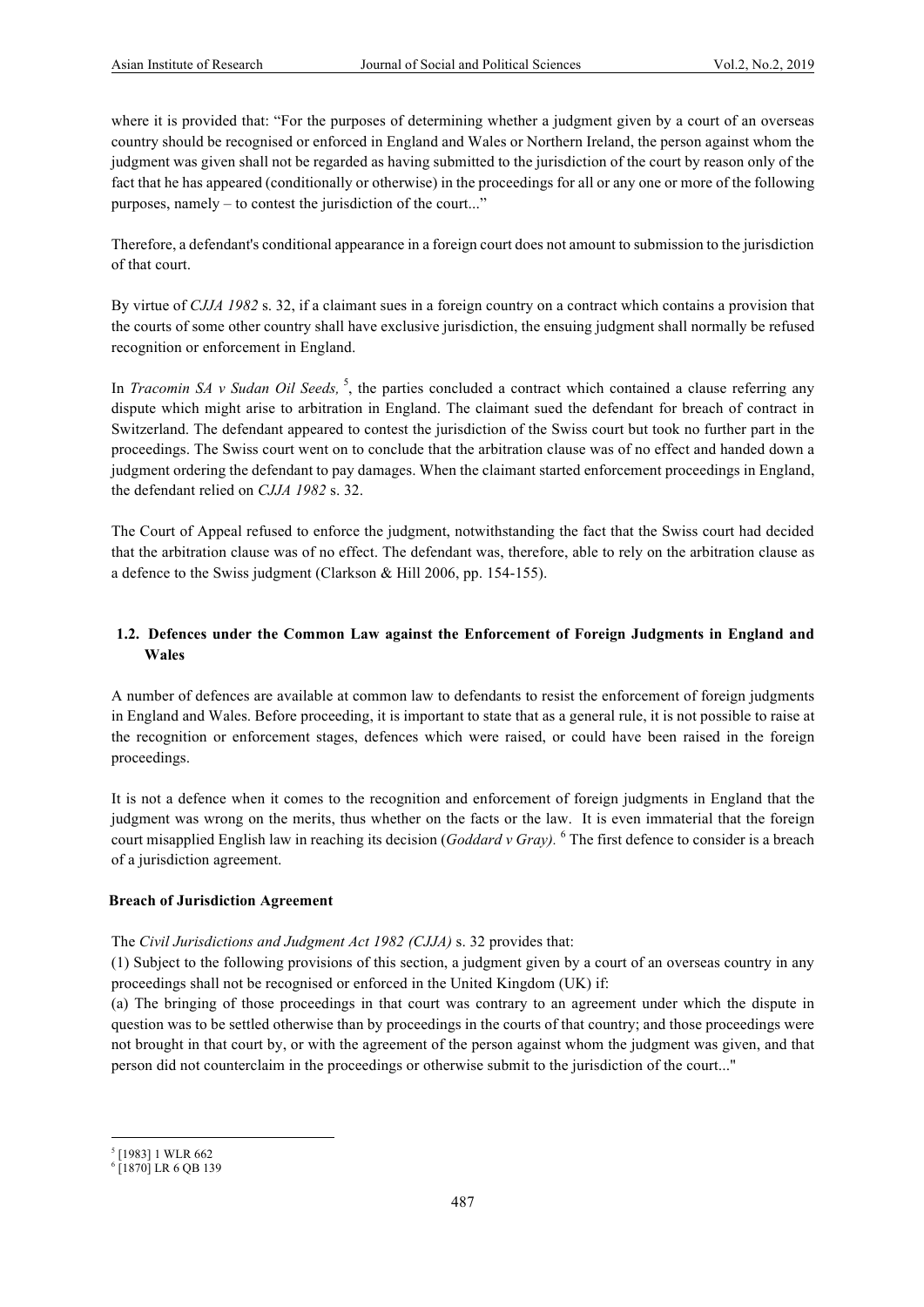(2) Subsection (1) does not apply where the agreement referred to in paragraph (a) of that subsection was illegal, void or unenforceable or was incapable of being performed for reasons not attributable to the fault of the party bringing the proceedings in which the judgment was given.

(3) … a court in the UK shall not be bound by any decision of the overseas court relating to any of the matters mentioned in subsections (1) and (2).

If there is no evidence to suggest that the agreement between the parties was illegal, void or unenforceable or was incapable of being performed for reasons not attributable to the fault of the claimant in the foreign proceedings, the defendant at common law, can resist the enforcement of the foreign judgment successfully in the English courts.

#### **Lack of Jurisdiction**

A second defence under the common law is lack of jurisdiction on the part of the foreign court that gave the judgment. A foreign court may give a judgment which, according to the system of law under which it sits, is conclusively binding on the defendant, but unless the circumstances are such as in the eyes of English law to justify the court in having assumed jurisdiction, the judgment does not create a cause of action that is actionable in England (*Sirdar Gurdyal Singh v Faridkote*). <sup>7</sup>

#### **The Common Law Defence of Fraud**

In addition, the common law defence of fraud is available to the defendant. Fraud is often divided broadly into 2 categories:

*Fraud on the merits*: That the judgment was obtained by the presentation of evidence which the other party knew to be false; or that the litigant was deprived of the opportunity to take part in the proceedings through tricks or threats; or

*Fraud on the court*: That the court accepted a bribe.

By way of exception to the general principle discussed earlier, the defendant is normally entitled to raise fraud even if the allegation of fraud was considered and rejected by the foreign court, or could have been raised before the foreign court but was not, thus *Abouloff v Oppenheimer*. 8

In *Jet Holdings Inc. v Patel*, <sup>9</sup> Staughton LJ stated that: "Where the objection is based on jurisdiction ... it is to my mind plain that the foreign court's decision on its own jurisdiction is neither conclusive nor relevant. If the foreign court has no jurisdiction in the eyes of English law, any conclusion it may have reached as to its own jurisdiction is of no value. To put it bluntly if not vulgarly, the foreign court cannot haul itself up by its own bootstraps. Logically the same reasoning must apply where enforcement is resisted on the ground of fraud … If the rule is that a foreign judgment obtained by fraud is not enforceable, it cannot matter that in the view of the foreign court, there was no fraud".

Furthermore, in *Owens Bank Ltd v Bracco,* <sup>10</sup> Lord Bridge made the statement that: "I recognise that as a matter of policy, there may be a very strong case to be made in the 1990s in favour of according overseas judgments, the same finality as the courts' accord to English judgments. But enforcement of overseas judgments is now primarily governed by the statutory codes of 1920 and 1933. Since these cannot be altered except by further legislation, it seems to me out of the question to alter the common law rule by overruling *Abouloff* … To do so, would produce the absurd result that an overseas judgment creditor, denied statutory enforcement on the grounds that he had

 

<sup>7</sup> [1894] AC 670

<sup>&</sup>lt;sup>8</sup> [1882] 10 QBD 295

<sup>9</sup> [1990] 1 QB 335

 $10$  [1994] 2 WLR 759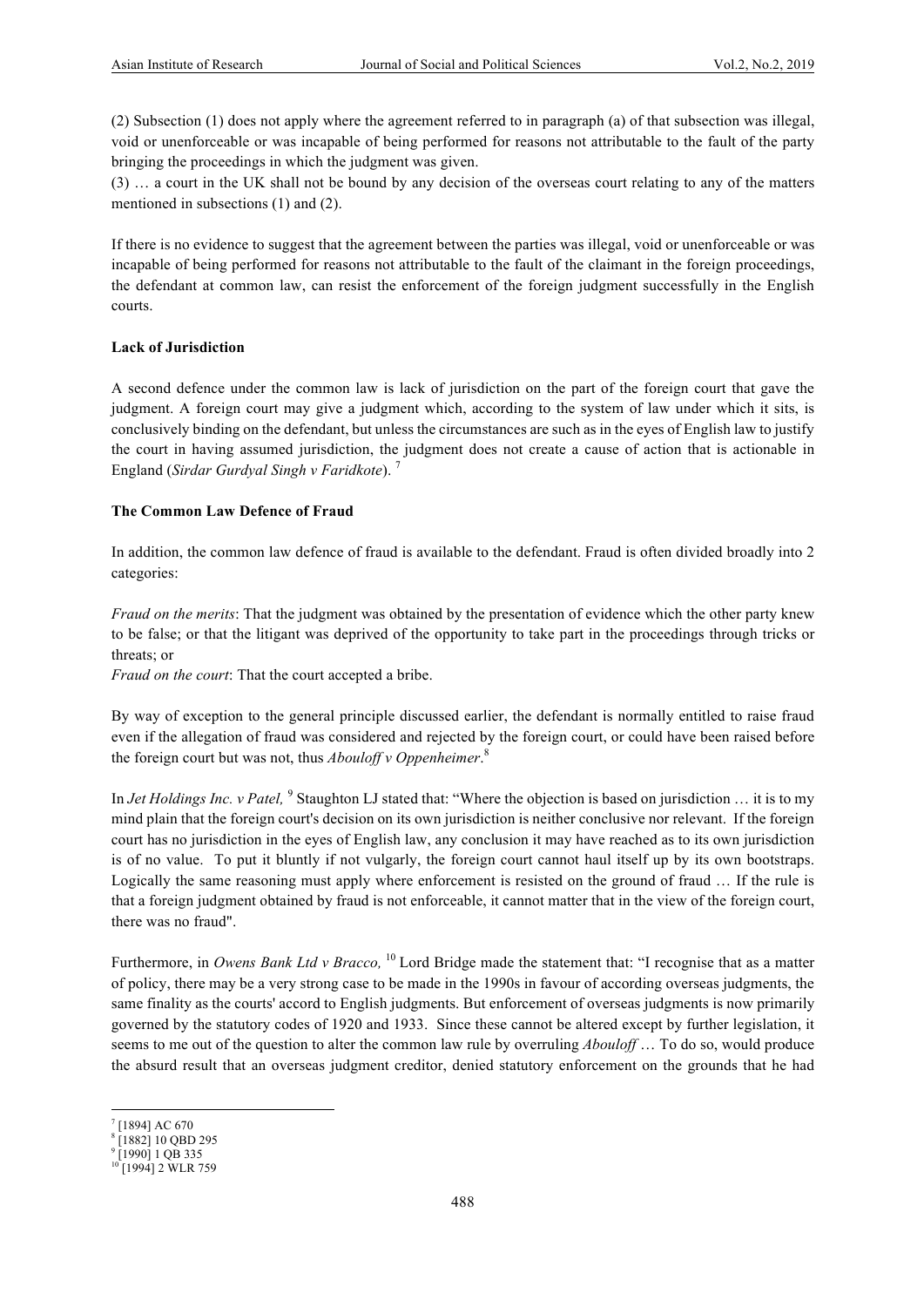obtained the judgment by fraud, could succeed in a common law action to enforce his judgment because the evidence on which the judgement debtor relied on did not satisfy the English rule. Accordingly, the whole field is effectively now governed by statute and, if the law is now in need of reform, it is for the legislature, not the judiciary, to effect it" (https://swarb.co.uk/owens-bank-ltd-v-bracco-and-another-no2-hl-17-jun-1992 16/01/19)

#### **Breach of Article 6 of the European Convention on Human Rights (ECHR)**

A foreign judgment obtained in breach of Article 6 of the ECHR is a defence in the English courts when it comes to the enforcement of such judgments. In *Al-Bassam v Al-Bassam,* <sup>11</sup> the Court of Appeal held that a foreign judgment granted in circumstances where a fair trial had been denied abroad, would not be recognised.

# **Defence of Public Policy**

A judgment will not be enforced if it is contrary to or inconsistent with English public policy. Therefore, "….an English court will refuse to apply a law which outrages its sense of justice or decency" (*In the Estate of Fuld (No 3)).* <sup>12</sup>

# **2.0. Enforcement of Foreign Judgments under the Administration of Justice Act 1920**

# **2.1. Enforcement Mechanism under the** *Administration of Justice Act 1920 (AJA)*

The *Administration of Justice Act 1920 (AJA)* may be relied upon by claimants to enforce foreign judgments in the English courts. This statute introduced the principle of registration of foreign judgments prior to its enforcement.

The *AJA 1920* applies to the enforcement of many judgments of superior courts of countries which are, or were part of the Commonwealth. Where a judgment creditor has obtained a judgment in a recognised 'superior court' under which a specific sum of money is payable, he may make an application to the UK High Court at any time within 12 months from the judgment, to register it.

Under *AJA 1920* s. 9 (2), the requirements for registration are that: the original court must have acted within its jurisdiction, and must have jurisdiction; and the judgment must not have been obtained by fraud or be inconsistent with, or contrary to English public policy.

If the court thinks it 'just and convenient' that the judgment should be enforced in England and Wales, it may order the judgment to be registered (*AJA 1920* s. 9 (1)). An order for registration is granted entirely at the court's discretion.

#### **2.2. Defences to Enforcement under the** *Administration of Justice Act 1920 (AJA)*

Registration of a foreign judgment under *AJA 1920,* may be refused in instances where: the original court lacked jurisdiction. Registration could also be refused if the judgment was obtained by fraud (the test being the same as that at common law) or where enforcement of the judgment would be contrary to English public policy.

#### **3.0. Enforcement of Contracting State Parties' Judgments in the English Courts under the** *Regulation*

A judgment given in a Member State (EU), falls under the *Regulation's* regime for the enforcement of judgments, and all such judgments are recognised in England without any special procedure being required as per the provisions of *Article 33 (1)* of the *Regulation.* The rules on jurisdiction and recognition and enforcement, clearly

 <sup>11</sup> [2004] EWCA Civ 857

 $12$  [1968] P 675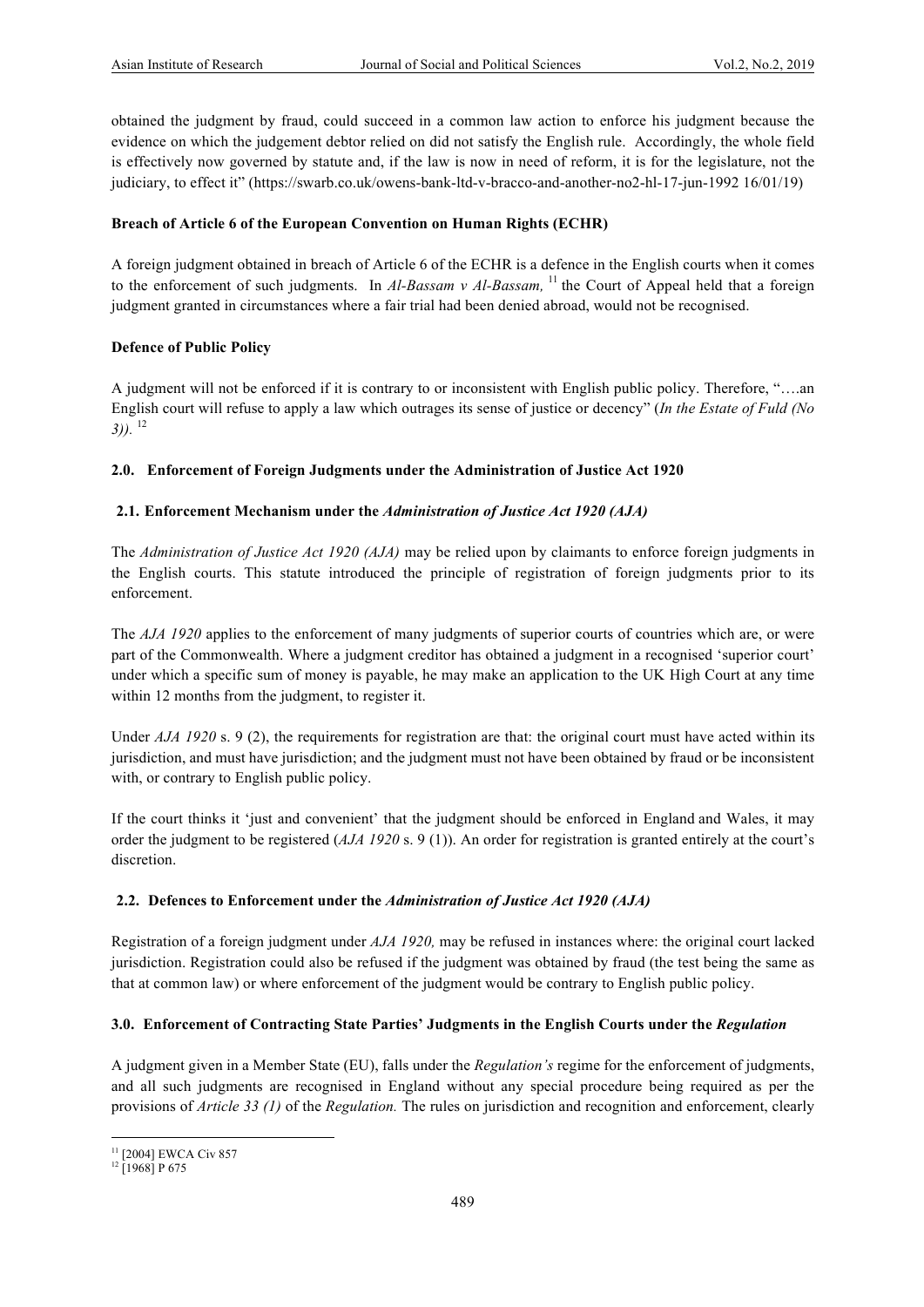provide that they do not apply to proceedings, or issues arising in proceedings, in the Member States concerning the recognition and enforcement of judgments given in non-Member States, thus *Owens Bank Ltd v Bracco (No. 2).*<sup>13</sup>

Furthermore, Article 38 of the *Regulation* provides that: "A judgment given in a Member State, and enforceable in that State shall be enforced in another Member State when, on the application of any interested party, it has been declared enforceable there."

An appeal against enforcement can be founded under *Article 43 (1)* of the *Regulation*. However, the scope to refuse enforcement under the *Regulation* is very narrow.

There is an implicit acknowledgement by the European Court of Justice (ECJ) in *De Wolf v Cox* 14 that no other mode of enforcement such as an action on the judgment at common law is available to the claimant (McClean  $\&$ Beevers 2009, p. 162).

# **3.1. Defences to Recognition and Enforcement under the Regulation**

The *Regulation* states that a judgment *shall not* be recognised if it falls within Article 27. This is where recognition is contrary to public policy in the State in which recognition is sought (offending core principles of justice or morality in the national legal system).

Secondly, a judgment would not be recognised, if it was given in default of appearance, or the judgment conflicts with a judgment in a dispute between the same parties in the State in which recognition is sought, or is irreconcilable with an earlier judgment in a non-Contracting State between the same parties involving the same cause of action (judgment must be within the 'spirit' of the *Regulation*); or the court giving judgment lacked jurisdiction as the case fell within special or exclusive jurisdiction provisions (http://www.legislation.gov.uk/ukpga/1982/27/schedule/3C/2009-04-06/data.xht?view=snippet&wrap=true accessed 16/01/2019).

#### **3.2. Discussion**

In order to determine whether a Member State's court judgment is entitled for recognition under Chapter III per the provisions of Article 34 (4), the English court must first consider the effect of an earlier judgment of a non-Contracting State's court on the matter, if any, requiring enforcement in England under the common law. If both judgments satisfy the conditions for recognition and enforcement under the relevant regime, the English court must give priority to the earlier judgment delivered by the non-Contracting State. Suffice is to say that, if the non-Contracting State court's judgment fails to satisfy the conditions for recognition and enforcement under all three relevant regimes discussed above, the English courts will have no alternative other than to recognise and enforce a Contracting State's court judgment.

In addition, if the relevant court is entitled under the *Regulation* to assume jurisdiction, it must do so in the absence of proceedings taking place in another Contracting State in the same or related matter. A court becomes seised of an action when the case is 'definitively' pending before it. This is to be determined in accordance with the national law of the courts concerned so that procedural differences may be an important factor in winning a 'forum race.'

In three separate judgments in respect of the enforcement of Contracting States courts judgments in England, the Court of Appeal considered various orders which might be made after final judgments against a defendant to assist the judgment creditor in enforcing that judgment. It held that where the court had exercised jurisdiction on the merits of the claim over a defendant domiciled in another Member State, the jurisdictional rules of the *Regulation*  were no obstacle to ordering the judgment-debtor to refrain from bringing proceedings in the courts of a non-

 <sup>13</sup> Case C-129/92<br><sup>14</sup> [1976] E.C.R. 1759